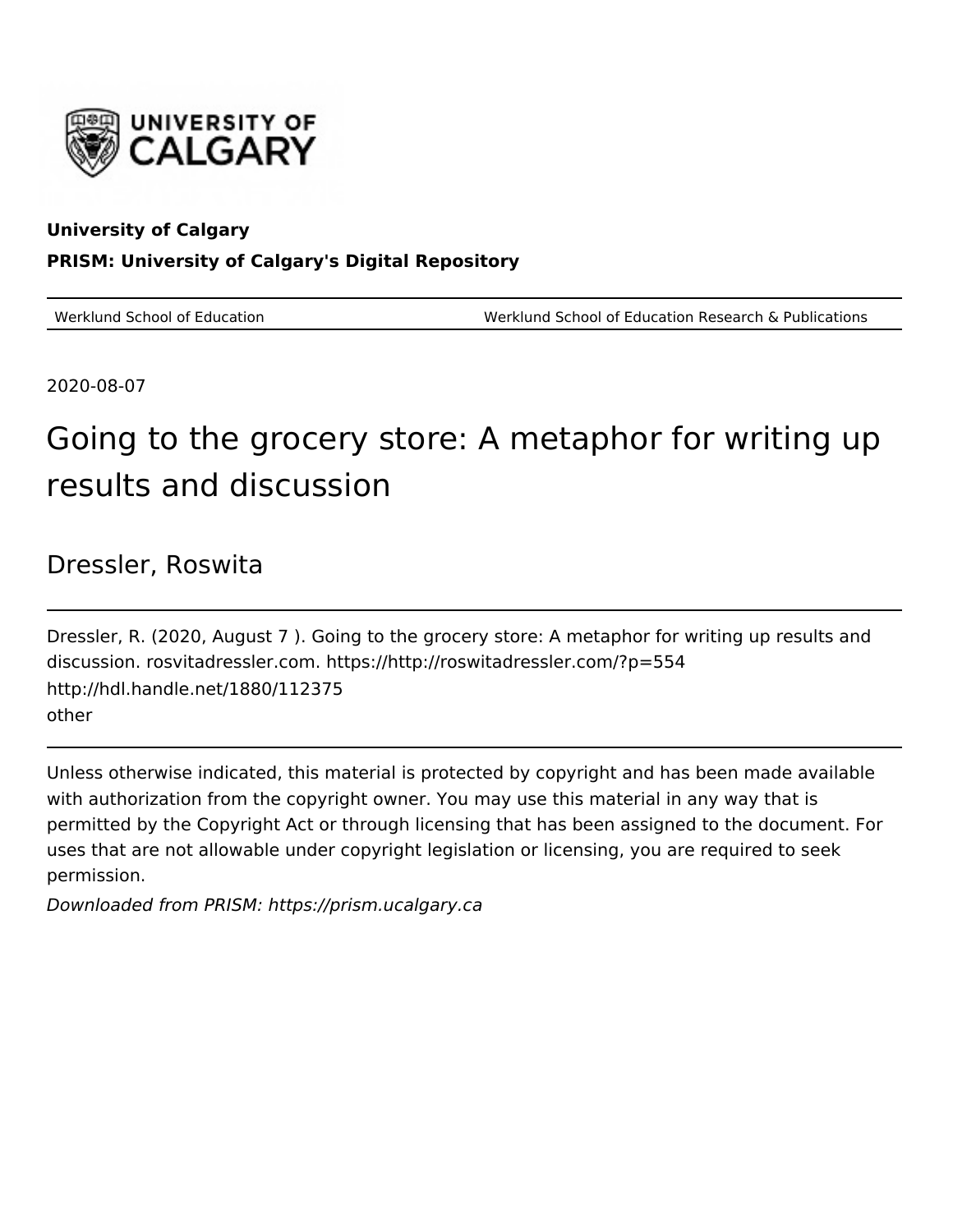### **[Roswita Dressler, Ph.D.](http://roswitadressler.com/)**

### **Associate Professor; Director – Teaching Across Borders, Werklund School of Education, University of Calgary**

- <u>[contact](http://roswitadressler.com/?page_id=13)</u>
- [presentations](http://roswitadressler.com/?page_id=28)
- [publications](http://roswitadressler.com/?page_id=7)
- [service](http://roswitadressler.com/?page_id=9)
- [teacher workshops](http://roswitadressler.com/?page_id=63)
- [teaching](http://roswitadressler.com/?page_id=3)

Research interests:

second language teaching & learning; linguistic identity; bilingualism; teacher education

# **[Going to the grocery store: A metaphor for writing](http://roswitadressler.com/?p=554) up results and discussion**

**Posted:** August 7th, 2020 | **Author:** [Roswita](http://roswitadressler.com/?author=3) | **Filed under:** [academia,](http://roswitadressler.com/?cat=6) [research,](http://roswitadressler.com/?cat=4) [writing](http://roswitadressler.com/?cat=10) | No Comments »



Academics and graduate students sometimes struggle to write up the results and discussion sections of their articles and dissertations. When they receive feedback like "too descriptive", "need to synthesize", or "where are your conclusions?", they wonder what they can do to improve their writing.

During a recent discussion on how to guide our students in writing up their results and discussion, a colleague shared with me a metaphor that she uses: going to the grocery store. She explained how she used it and I have expanded it here to demonstrate how to think of the results and discussion sections of articles and chapters in a dissertation.

When you go to the grocery store, you enter the produce section (research context) and see tables of all kinds of produce imaginable (raw data). You decide what you want based on particular criteria (your research questions)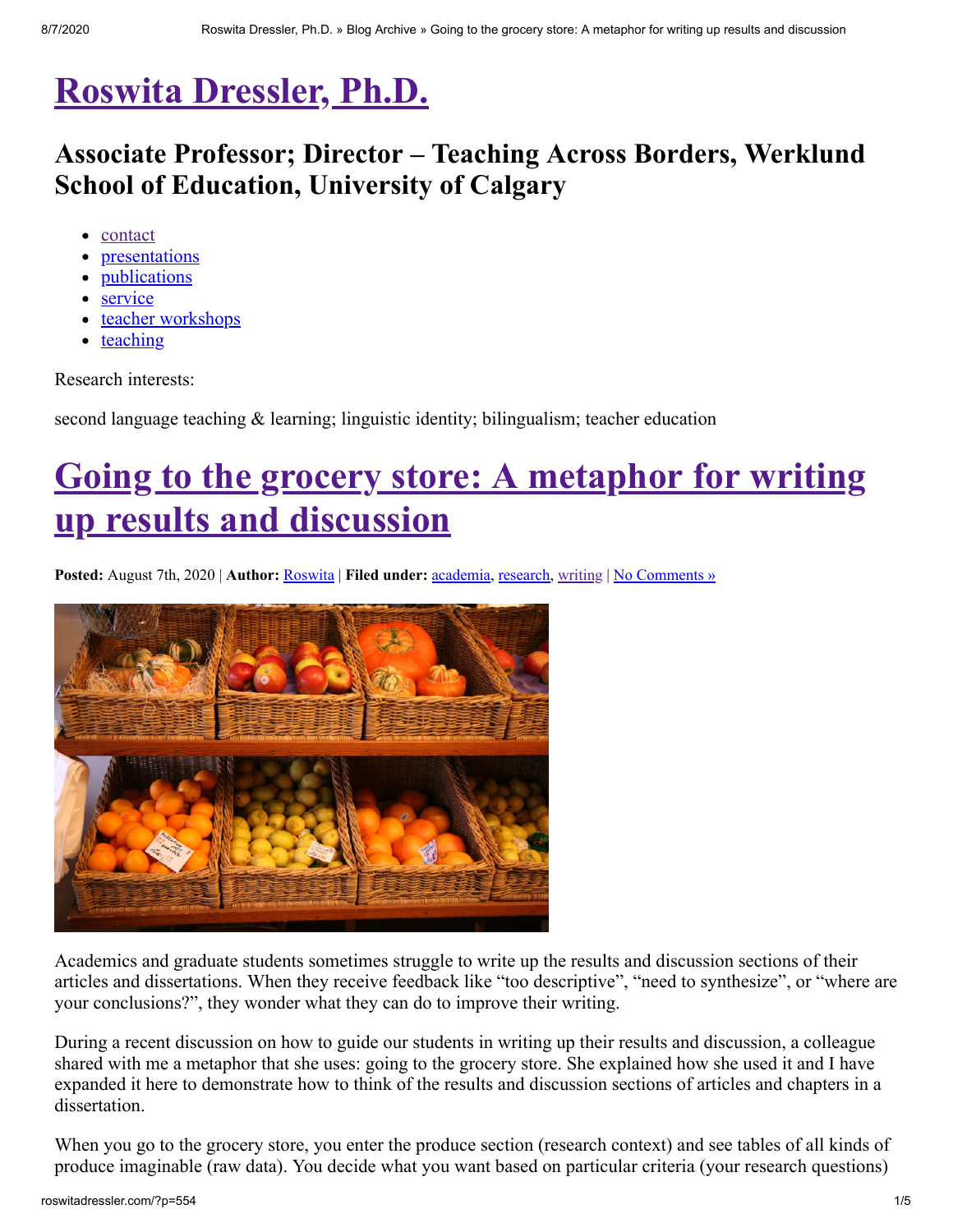8/7/2020 Roswita Dressler, Ph.D. » Blog Archive » Going to the grocery store: A metaphor for writing up results and discussion

and fill your basket. When you get home, you empty your shopping bags and the phone rings with a call from your curious friend. She asks,"what did you buy?". You could answer with a list (unsynthesized data): apples, eggplant, bananas, celery, bean sprouts, and a watermelon. However, if you do that, she might say "what an odd assortment! You must not like round foods, because most of what you bought is not round". Based on what you told her, she has drawn a conclusion.

However, it is unlikely that you went to the store buying foods based on their shape. By provide her unsynthesized data without drawing conclusions, you have left her to draw her own, in the same way that writing up results by only presenting the raw data, you leave the reader to draw his own conclusion.

Perhaps instead, you answer "I bought three kinds of fruit and three kinds of vegetables". Here you have synthesized your data by grouping the food according to type. What type of conclusion do you want her to draw from this? You add "I wanted a variety of both fruits and vegetables". Your friend is now much less likely to criticize what you bought because she has been presented with synthesized data and a conclusion and can better follow your rationale. She goes on to ask you about the rest of what you bought, and you present your shopping her in a similar way: "I also bought flour, sugar, and milk. Now I have all the ingredients needed to do some baking" and "I bought lentils, quinoa and rice. Now I have different grains in my pantry". The results of your shopping trip as presented to your friend on the phone parallel the presentation of your results in your article or dissertation. This may seem obvious, but it is very common for novice writers (I still do it sometimes) to present the synthesis, but forget to draw a conclusion, because to them, it is obvious, although not always to your readers.

Now on to the Discussion: Your curious friend is momentarily satisfied as she hears your results, but then she asks "why?" She may be wondering if you plan to do try some new recipes, cook or bake some old favorites, or go on a raw food diet. The Discussion section of your article or dissertation is where you satisfy the 'why' of the reader. You might answer your friend "I chose these items to buy because I am expecting a lot of company and the guests have different food preferences, so I want to cook a variety of foods from scratch". Now she has an overall idea of what your rationale was.



Now you have her interest as you break down the results with reference to previous supporting literature. "I can cook using the lentils and quinoa. Lentils are naturally gluten-free (Smith, 2020) and a favorite among vegetarians because they are quick to cook (Jones, 2019). Quinoa is considered a highly nutritious ancient grain (Thoms, 2018) and cooks up easily in the pressure cooker, so I want to try that as well. With lentils and quinoa, I have the two quickest cooking grains for those who are vegetarian or gluten intolerant". With these four sentences you have 1) recapped your results briefly 2) tied your results to the previous literature (which should appear in your lit review) 3) drawn a conclusion demonstrating critical thinking, rather than just description. Ok, you may not do that in real life, but in academic writing, that is exactly what we are called to do.

roswitadressler.com/?p=554 2/5 This last element, demonstrating critical thinking, is crucial to your Discussion conclusions. You need to identify significance, timing, or suitability; structure evidence in order of importance; evaluate significance or strengths